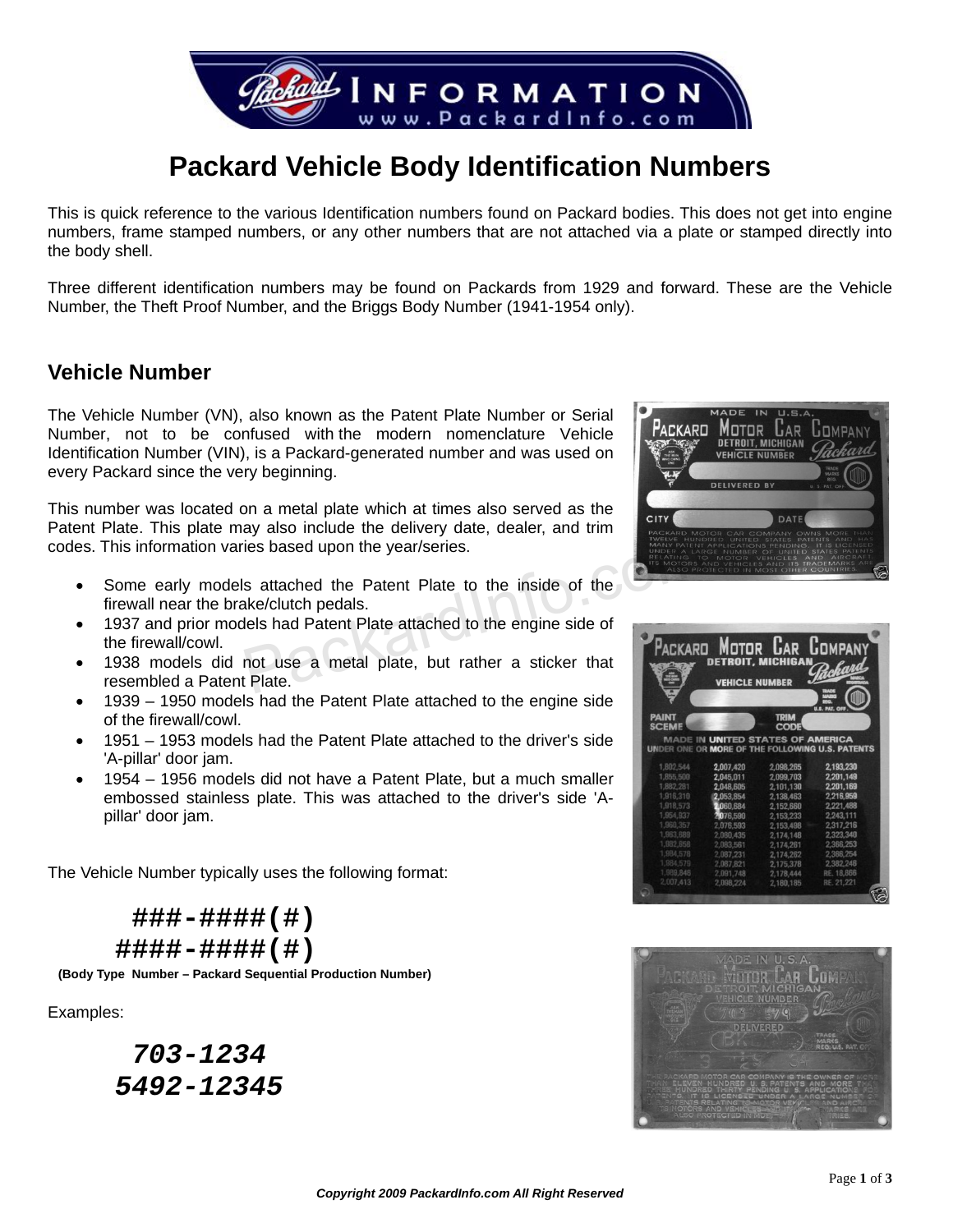Beginning with the  $9<sup>th</sup>$  Series the three or first four digits identify the body type which includes identifying the year, chassis (powerplant) and body style. Beginning in 1947 the body type number was rationalized to begin with the series designation (prior to that, they lagged by 4 digits), for example 5492 =  $54<sup>th</sup>$  Series Clipper Deluxe Touring Sedan, but 703 = 11<sup>th</sup> Series Eight Sedan. The last 4 or 5 digits represent the Packard Sequential Production number for that specific model. The numbers did not start from 1, some years it started at 11, some years 1001, and some years at 2001. If the VN was 5492-2001, it would have been the first Clipper Deluxe Touring Sedan of the  $54<sup>th</sup>$  series.

There are a couple exceptions and notes to the above format:

- For some years prior to the  $9<sup>th</sup>$  Series, the engine serial number served as the vehicle number.
- 1949  $22^{nd}$  Series model use a  $22#4-9-44+4$  format to differentiate them from the  $22\#4\#4\#4$  format of the 1948  $22<sup>nd</sup>$  Series models. Also in some cases unsold 1948  $22<sup>nd</sup>$  Series models had their original Patent Plates removed and replaced with a 22##-9-#### formatted plates so they could be sold as  $1949 22<sup>nd</sup>$  Series models.
- 1950 23rd Series model use a 23##-5-#### format to differentiate them from the  $23\#4\#4\#4$  format of the 1949  $23<sup>rd</sup>$  Series models. Also in some cases unsold 1949 23<sup>rd</sup> Series models had their original Patent Plates removed and replaced with a 23##-9-#### formatted plates so they could be sold as 1950 23<sup>rd</sup> Series models.
- 1955 and 1956 follow the standard format, but the engine number also matches the vehicle number. There are some cases were replacement engines were installed where this will not match. Fraction of the same cases were replacement<br>
Intervalse where this will not match.<br>
I commercial vehicles <u>may</u> differ from the standard<br>
I commercial vehicles <u>may</u> differ from the standard<br>
Intervalse of this document.
- Custom Bodied and commercial vehicles may differ from the standard format, and are beyond the scope of this document.







# **Theft Proof Number**

The Theft Proof Number is a large raised number stamped directly into the engine side cowl/firewall starting in 1929 with the  $6<sup>th</sup>$  Series models. This was added to Packards to provide a tamper resistant number that could be used to identify the vehicle in the event it was stolen and all other identifying markings were altered or removed. Unfortunately only the smallest fragments of the records correlating these numbers to specific vehicles remain. The numbers can be uses to identify the year of body manufacture but have no direct correlation to anything else.

The Theft Proof Number typically following the following format:

| <#######> (1941 - 1950) |  |
|-------------------------|--|
|                         |  |

Examples:

 *<4235I8> <C22456>*